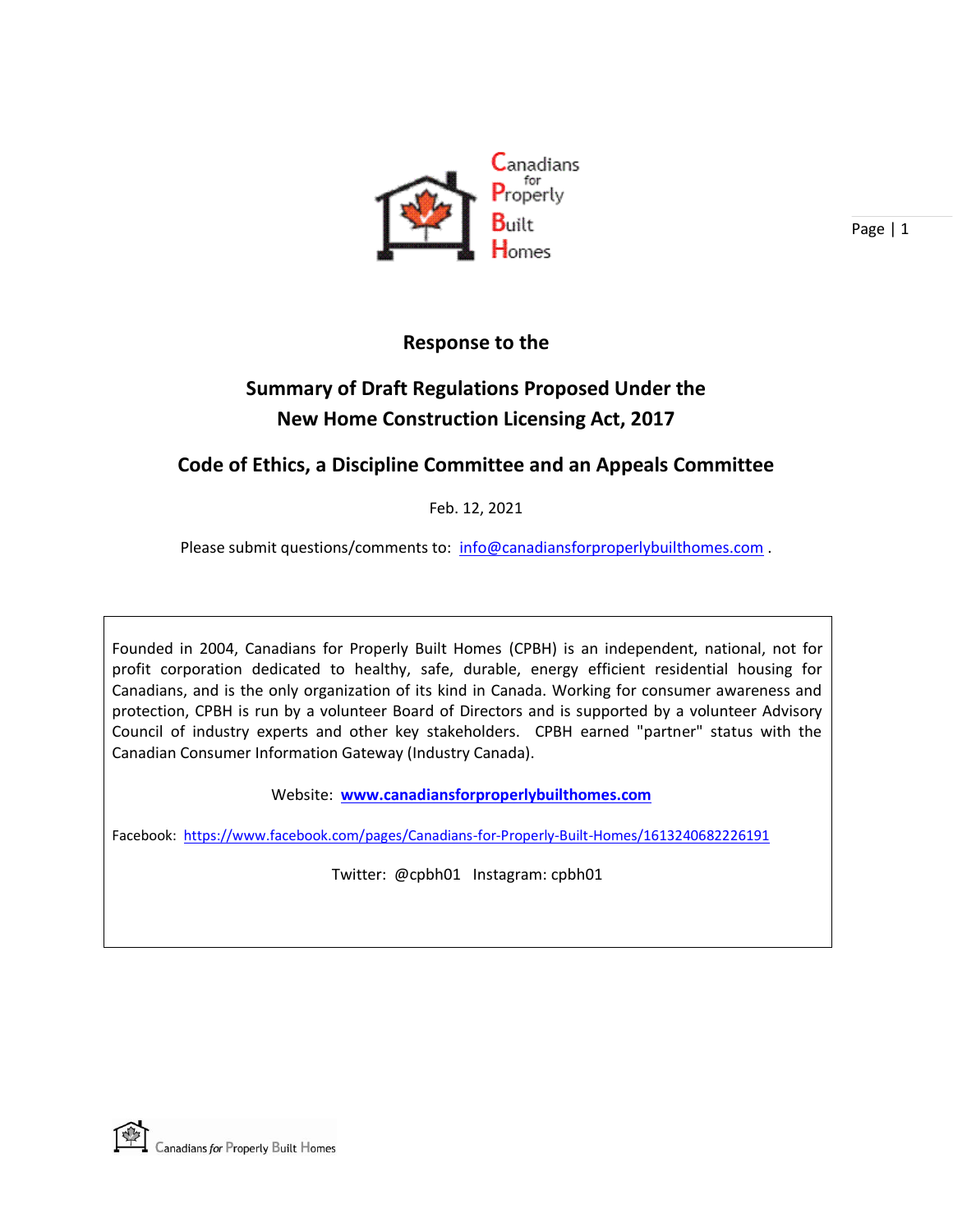| <b>Contents</b>                                                                                  | Page $ 2$ |
|--------------------------------------------------------------------------------------------------|-----------|
|                                                                                                  |           |
|                                                                                                  |           |
| Lack of reference to/compliance with the Ontario Building Code, Electrical Code, etc.  4         |           |
|                                                                                                  |           |
| Used/damaged furnaces sold in some newly built homes: Unethical and possibly illegal practice  5 |           |
|                                                                                                  |           |
|                                                                                                  |           |
|                                                                                                  |           |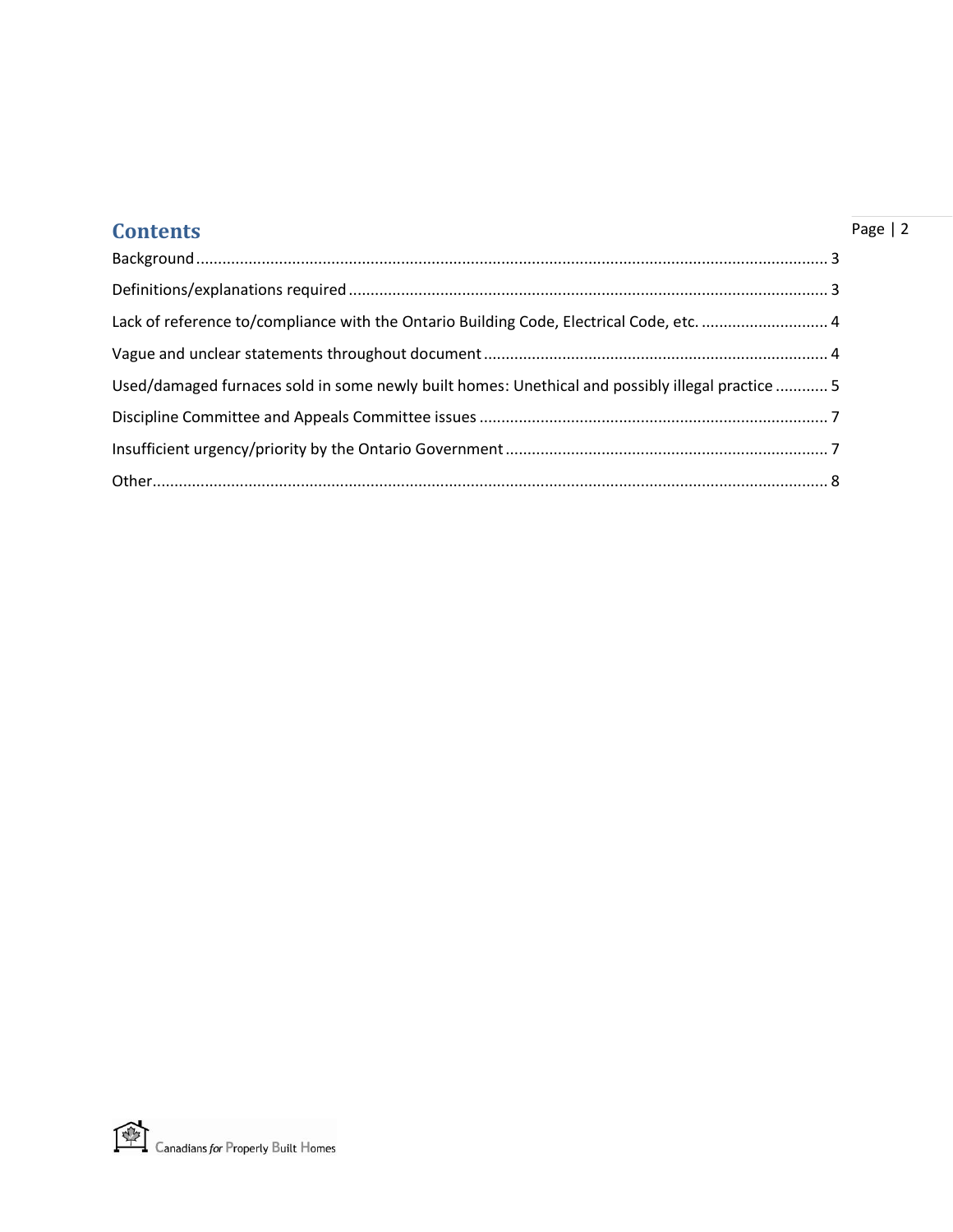#### <span id="page-2-0"></span>**Background**

Canadians for Properly Built Homes (CPBH) appreciates the opportunity to provide input to these draft regulations proposed under the New Home Construction Licensing Act, 2017. We understand that this consultation is focused on the Code of Ethics, a Discipline Committee and an Appeals Committee.

The purchase of a home is the largest purchase most make, and adequate consumer protection is essential. There continues to be inadequate consumer protection for newly built homes in Ontario. Page | 3

## <span id="page-2-1"></span>**Definitions/explanations required**

In all legislation and regulations relating to new home construction and related warranty, additional key words/terms/phrases need to be defined/explained, e.g.,

**"Properly built"** – Properly built is a phrase often used by MGCS (Ministry) staff, some MPPs, etc. We have asked Ministry staff numerous times over the years what this term means in the context of newly built homes, and no one has been able to define it. Here we have an example of Minister Thompson using that phrase as well:

*"The HCRA will ensure that new home builders and vendors are held to professional standards and that all buyers and owners of new homes are well-informed and feel confident that their homes have been built properly."* - Minister Thompson, News Release, Feb. 1, 2021

But what does "properly built" mean to the Minister, to the Ministry, to the Ontario Government? For example, does it mean:

- Meets all applicable Codes?
- The home is the size it is supposed to be? (As one example, a homeowner recently advised CPBH that their home is 17.5% smaller than it is supposed to be, and Tarion would not assist.)
- Something else?

**"Quality"** - This is another word that Ministry staff use. But again, no one has been able to explain what this means in relation to new home construction in Ontario. Here is a link to resources that should be helpful in defining this - The American Society for Quality. Quality Resources | ASQ

Another resource that we encourage is the following [What is Cost of Quality \(COQ\)? | ASQ.](https://asq.org/quality-resources/cost-of-quality) The COQ is simple to understand and implement.

Note: Any awards given to builders obviously should be for quality – not customer service as Tarion has historically done.

**"Defect"** – here is a source for a definition of [Defect | Definition of Defect by Merriam-Webster](https://www.merriam-webster.com/dictionary/defect)  [\(merriam-webster.com\)](https://www.merriam-webster.com/dictionary/defect)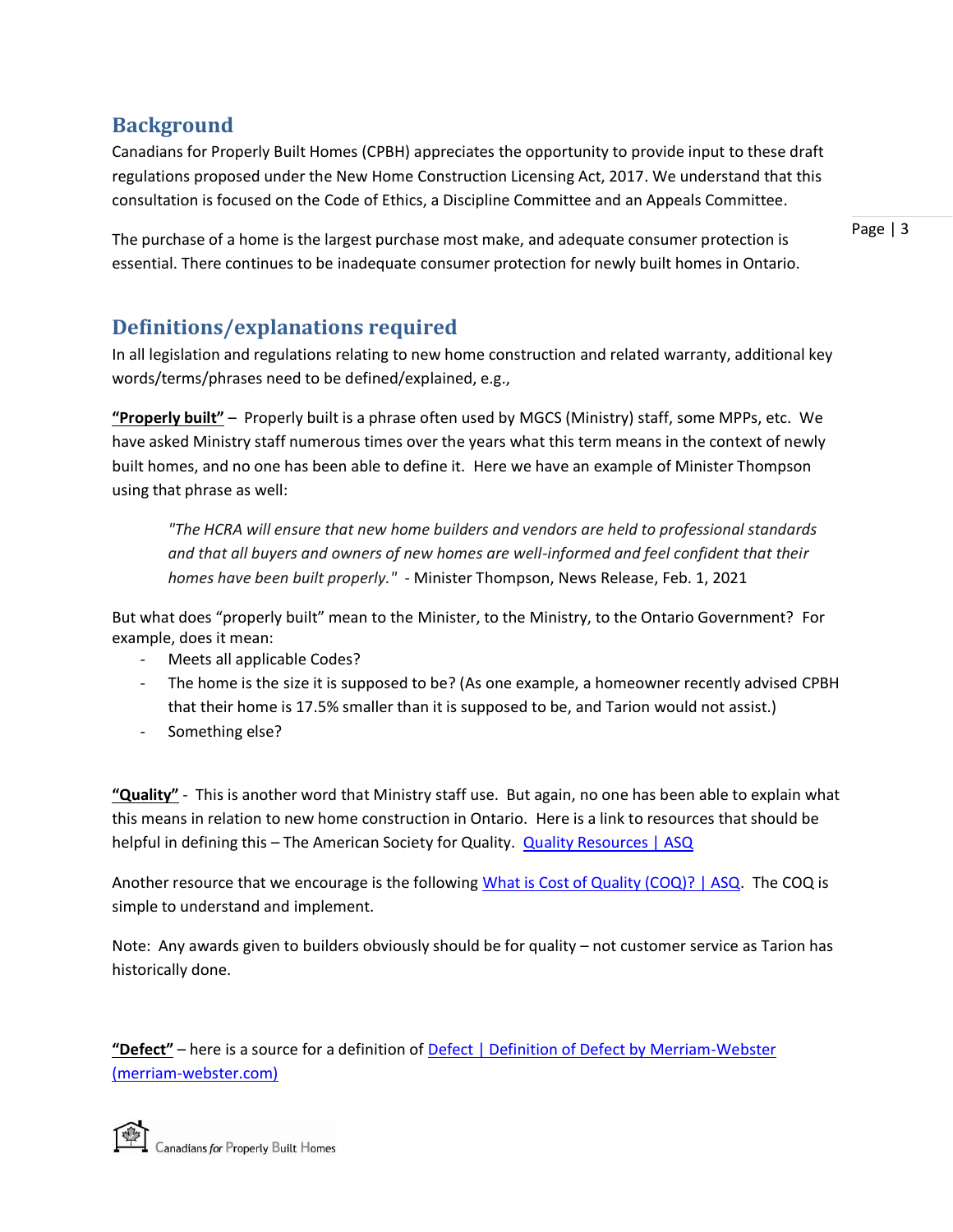Defects in new home construction need to be further defined in relation to latent and patent classifications. For example, in BC real estate, these are topics covered in [Property Disclosure](https://www.recbc.ca/search-results?search=property%20disclosure%20statement)  [Statements](https://www.recbc.ca/search-results?search=property%20disclosure%20statement) by the seller to the buyer. If a defect is discoverable (without the requirement of invasive inspection techniques), e.g., a moisture meter, then it is [a patent defect](https://www.recbc.ca/search-results?search=patent) (being patently obvious). When an invasive inspection is required, e.g., cutting into a wall, then it is [a latent defect](https://www.recbc.ca/search-results?search=latent) and not reasonably discoverable.

Page | 4

# <span id="page-3-0"></span>**Lack of reference to/compliance with the Ontario Building Code, Electrical Code, etc.**

An electronic scan of this document (Summary of Draft Regulations proposed under the New Home Construction Licensing Act, 2017) reveals that the word "code" is not mentioned in this document. In Ontario, there are a number of relevant codes involved in new home construction, e.g., the Ontario Building Code, the Ontario Electrical Safety Code, etc.

Compliance with all relevant Codes should be a key underpinning of these regulations, and they should be prominently and specifically referenced at the outset of the draft regulations proposed under the New Home Construction Licensing Act, 2017, and all other documents (e.g., legislation, regulations, etc.) involving new home construction, new home warranties, etc.

All Code violations are considered serious, especially from a health and safety perspective. While there are good builders in Ontario, unacceptably, there are also poor and marginal builders. Far too many Ontario builders deliver newly built homes with Code violations.

### <span id="page-3-1"></span>**Vague and unclear statements throughout document**

Overall, while well-intentioned, many aspects of this document are simply too vague or unclear. This will lead to problems. It also raises questions about how these regulations will be enforced:

- "better protect consumers" (p. 3)  $-$ 
	- $\circ$  this is a vague statement that needs to be clarified. For example, if today's consumer protection, on a scale of 1-10, with 10 being excellent, is rated a 1.3 out of 10, and with these new regulations it is a 1.4 out of 10, then that is better – but clearly inadequate.
	- o it also needs to be measurable. How will this be measured?
- "Protection of the public" "the health and safety of all persons must be protected" (p. 5) is this referring to the licensee ensuring that the home at least meets the Ontario Building Code, or something else?
- "Financial responsibility" (p. 5) what does this mean?
- "Intimidation, coercion" (p. 5)  $-$ 
	- $\circ$  how will this be handled/enforced? Homeowners have reported a very serious situation, with very serious allegations, underway currently in which seniors are afraid to speak out as they feel so intimidated. How will their identity be protected if they come

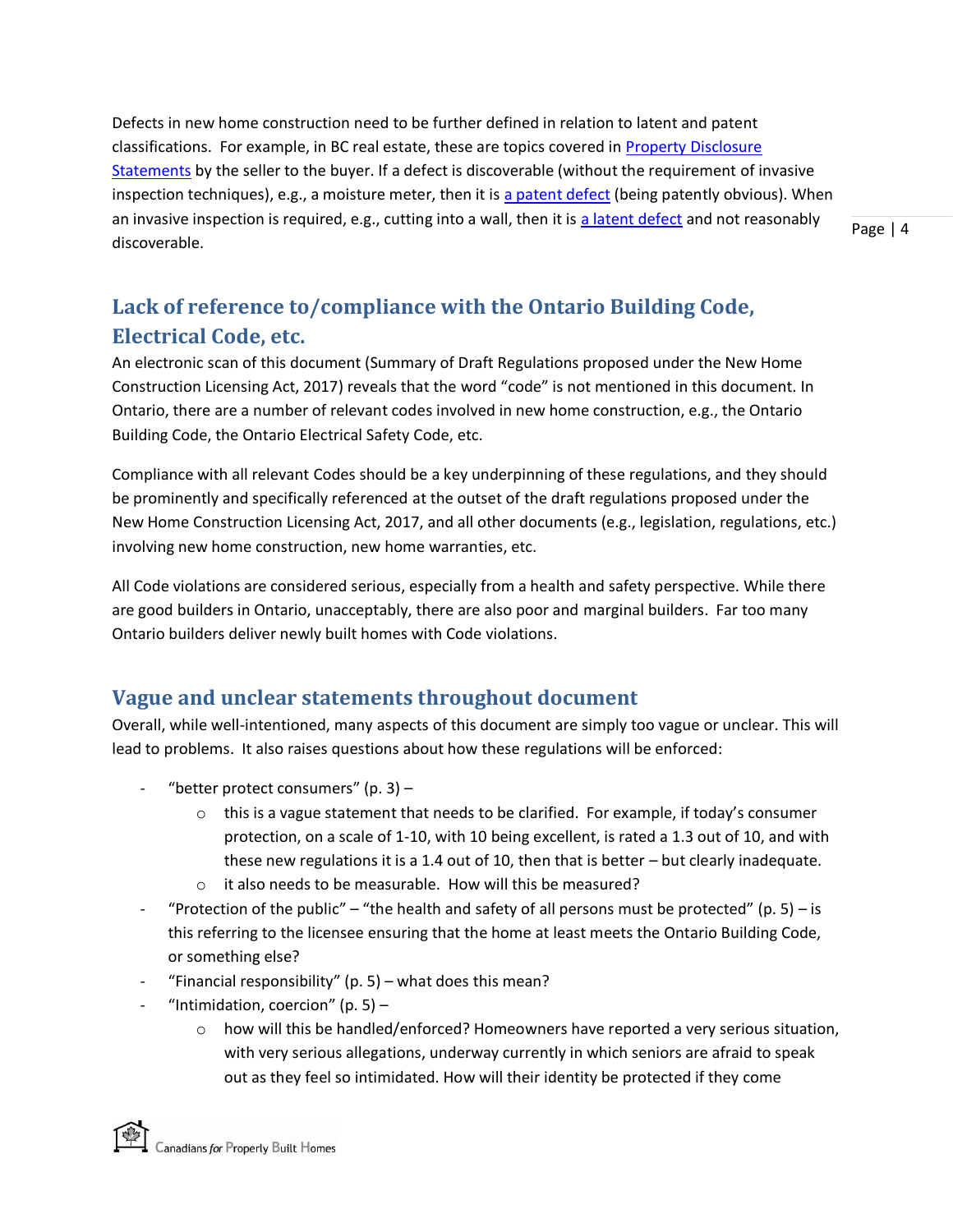forward? How will homeowners learn to trust this system? Sadly, there is a lack of trust currently – in Tarion, HCRA, the ON Government, the Min. of Government and Consumer Services, etc.

- o does this include a builder "encouraging" homeowners not to report issues to Tarion? We hear about this regularly.
- Fees and compensation (p. 7) this is a confusing section. It is unclear what this is about.
- "Take further educational courses" (p.  $11$ )
	- o What educational courses are required at the outset?
	- o What exactly does "further educational courses" mean, e.g., does a free on-line seminar from a consultant qualify, or does it need to be from an approved list of courses?

The above comments and questions provide some examples of vague and/or unclear statements. We encourage a complete review of the document by an independent professional editor to ensure that there is sufficient clarity throughout. As well, a review of the document is also needed to ensure that what is included is actually enforceable.

# <span id="page-4-0"></span>**Used/damaged furnaces sold in some newly built homes: Unethical and possibly illegal practice**

It is unethical for builders to sell used/damaged furnaces in newly built homes. This serious issue of used/damaged furnaces has been raised in the media, e.g.,

In 2016 in Plumbing and HVAC:

*"….just about everyone agrees that using residential forced air furnaces for construction heat is a bad idea. Drywall dust and other construction debris leaves the new homeowner with what is*  basically a used furnace that may neither perform as intended nor last as long as it should..."

#### <http://plumbingandhvac.ca/damaged-during-construction/>

In 2019 by the CBC:

*"….It's legal for home builders to run the furnace during construction, and many do — something many new homeowners don't know when they purchase their homes. Warming a home with its own furnace rather than with portable heaters during construction is cheap and convenient for home builders, according to Sandy MacLeod, president and CEO of the Heating, Refrigeration and Air Conditioning Institute of Canada (HRAI), the industry's trade association..".*

*"…But while experts agree the airborne debris created during drywalling and other phases of construction can reduce furnace efficiency and cause long-term damage, there's very little data on the subject, McLeod said, making homeowners' claims difficult to prove…"*

<https://www.cbc.ca/news/canada/ottawa/furnace-construction-1.5188006>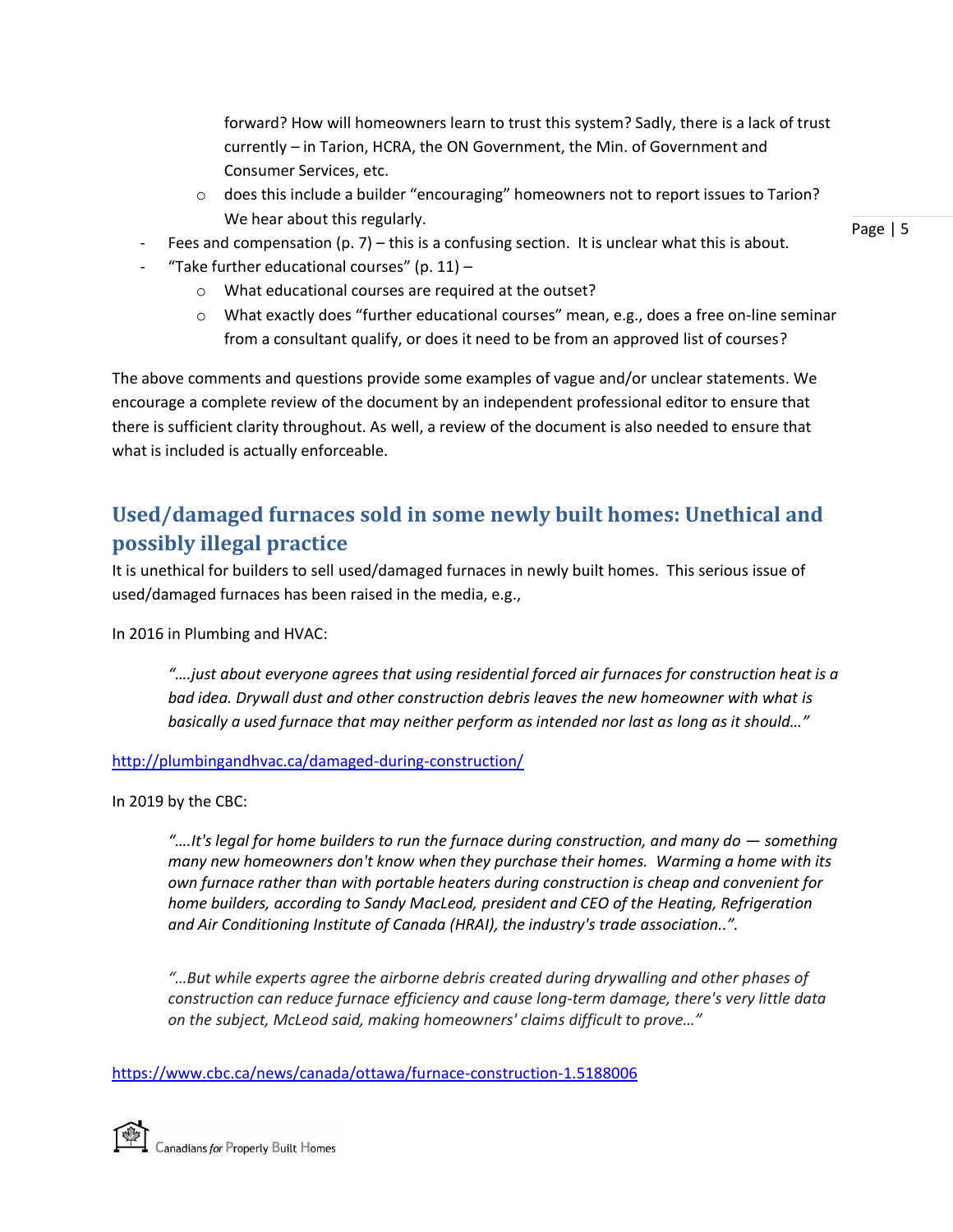From a consumer protection perspective, the time is long overdue for the Ontario Government to stop this practice of builders using furnaces for construction heat. The cost of portable heaters in the larger scheme of things is negligible, and convenience for builders must not trump consumer protection.

Does the Ontario Government allow rental cars to be sold and labelled as brand new cars? We understand that the response to this question is "no". Then why is the Ontario Government continuing to allow used and damaged furnaces to be sold in newly built homes? It is obviously unethical for builders to sell something that is used and/or damaged as "new".

Further, while HRAI's President, Sandy MacLeod, has opined in the statement quoted above from the 2019 CBC article that it is legal for home builders to run furnaces during construction, we submit that Mr. MacLeod/HRAI – and others, including MGCS - need to also consider how and whether builders disclose this to their customers. It is our understanding that few, if any, builders in Canada disclose this.

Let's look specifically at Ontario now given that these regulations concern Ontario. In Ontario's Consumer Protection Act, it says, under "Misrepresentation":

*"It's illegal for the business or individual to give you false information about themselves or the product or service they offer".* 

Is a builder passing off a used and possibly damaged furnace as "new" to the home purchaser not misrepresentation? Why is this practice not already illegal in Ontario under Ontario's Consumer Protection Act? By way of this submission, we are requesting that your Ministry promptly answer this question.

#### [Your rights under the Consumer Protection Act | Ontario.ca](https://www.ontario.ca/page/your-rights-under-consumer-protection-act)

We wrote to Minister Thompson about this serious issue in 2019, and her Feb. 7, 2020 response said:

*"…It is my ministry's understanding that the Canadian Standards Association (CSA) is aware of this practice among builders and vendors, and is investigating the use of furnaces during home construction, including the problems this may cause. The CSA is expected to create common guidelines or standards, to be in place in 2021. We continue to watch this development closely…"*

CPBH has been in contact with CSA as well. We have learned that CSA has not investigated this matter and never intended to investigate it. We have also learned that any guidelines/standards from the CSA will not prevent builders from using furnaces for construction heat. Your ministry must be aware of this if it has indeed watched this development closely.

If the Ontario Government allows this practice of allowing builders to use furnaces for construction heat to continue, then we submit the following steps must be taken immediately by the Ontario Government to inform and protect Ontario's purchasers of newly built homes: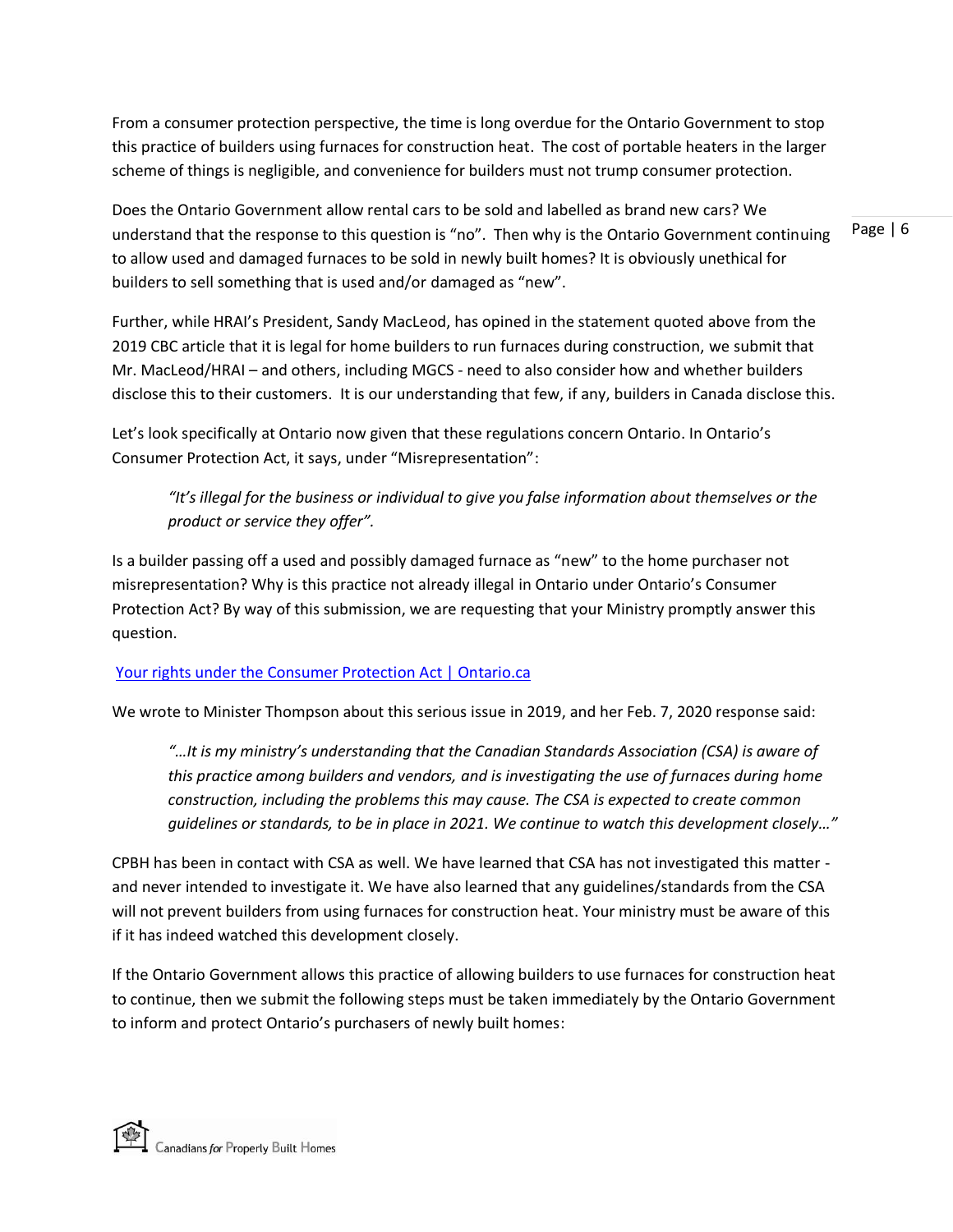1. Builders must disclose to purchasers in the Agreement of Purchase that the furnace may be used for heat during construction and may be damaged as a result. (This falls under the heading of "Disclosure, marketing and false advertising".)

2. Tarion's warranty on the newly built home's furnace must be for a minimum of five years rather than the current two years. The manufacturer's warranty on the furnace must be the same as if the furnace had not been used for construction heat.

3. Immediately prior to the transfer of the newly built home to the purchaser, each furnace must be commissioned by an appropriately qualified person and a commissioning report provided. If the furnace has been used for heat during construction, the commissioning report must also state that the furnace has been inspected, cleaned and returned to "as new" operation & performance."

## <span id="page-6-0"></span>**Discipline Committee and Appeals Committee issues**

"The proposed regulations will provide a framework that would address complaints to better protect consumers and hold licensees accountable for their actions" (p. 3).

- Qualified people should be appointed to these committees not financial supporters. For example, qualified would be someone who has had "hands on" experience with the home building industry, and qualified consumer advocates.
- Who appoints people to these committees? This should be clearly stated.
- These committees must have representation from recognized consumer organizations, such as Canadians for Properly Built Homes, The Consumers Council of Canada, Consumers Association of Canada, etc.
- The Ontario Government over-utilizes certain people for boards and committees and there is typically lack of diversity generally. This is a problem. The Ontario Government must take steps to address this over-use of certain individuals and the overall lack of diversity.
- Is there compensation for those participating on these committees? This should be clearly stated.

### <span id="page-6-1"></span>**Insufficient urgency/priority by the Ontario Government**

It is both disappointing and concerning that the Home Construction Regulatory Authority (HCRA) opened its doors Feb. 1, 2021, but these regulations are not yet finalized. This legislation was passed in 2017 – more than three years ago, and the ON Government should have made this a much higher priority.